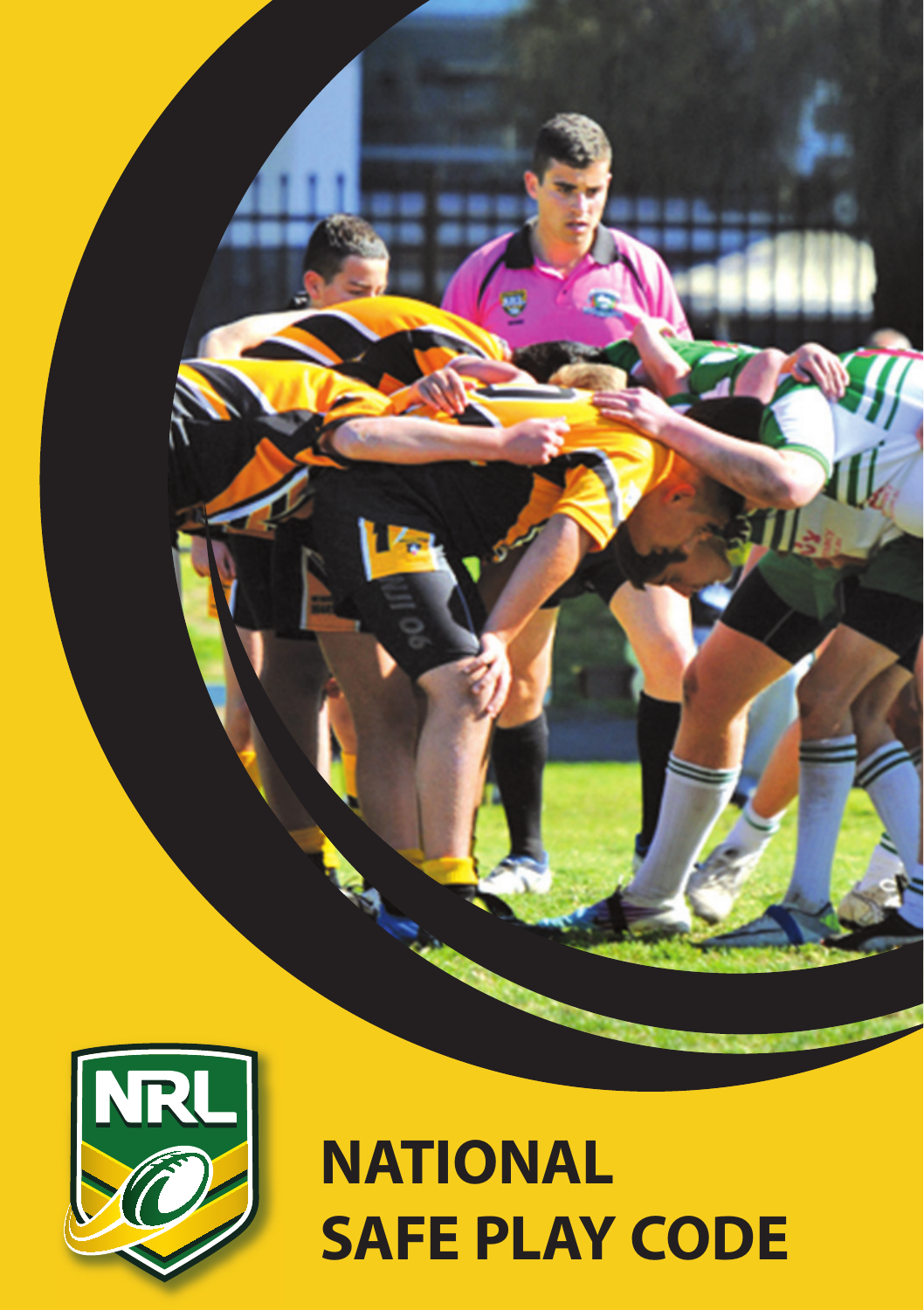## **INTRODUCTION**

The Safeplay Code was developed to emphasise safety and good conduct within the game of Rugby League by creating the best possible on-field environment and actively controlling undesirable actions. It applies to all players up to and including the Under 15 years age group.

| <b>1. TACKLE ZONE</b>       |                                                                                                                                                                                                                                                                                                                                                                                                                                    |
|-----------------------------|------------------------------------------------------------------------------------------------------------------------------------------------------------------------------------------------------------------------------------------------------------------------------------------------------------------------------------------------------------------------------------------------------------------------------------|
| The Code:                   | TACKLES ABOVE THE ARMPITS ARE NOT PERMITTED.                                                                                                                                                                                                                                                                                                                                                                                       |
| <b>Application:</b>         | (a) It is an infringement if, whilst attempting to effect a tackle on a ball-carrier running with an upright<br>posture, a defender makes contact above the armpits intentionally, recklessly or carelessly.                                                                                                                                                                                                                       |
|                             | (b) It is an infringement for a defender/tackler to set upon the head or neck region of a<br>ball-carrier.                                                                                                                                                                                                                                                                                                                         |
|                             | (c) A defender, in front of a ball-carrier who is diving or running with a "stooped" posture, is<br>permitted to come in contact with the ball-carrier's shoulder provided the defender's arm(s)<br>extends down the shoulder and trunk, i.e. underneath the ball-carrier.                                                                                                                                                         |
| Reference:                  | Law Book: - Section 15, Law 1 (b), Page 38.                                                                                                                                                                                                                                                                                                                                                                                        |
| <b>2. DANGEROUS TACKLES</b> |                                                                                                                                                                                                                                                                                                                                                                                                                                    |
| The Code:                   | (2.1) THE TACKLER'S LEGS CANNOT BE USED TO TRIP IN A THROW.                                                                                                                                                                                                                                                                                                                                                                        |
| <b>Application:</b>         | The use of the legs in a tackle is not permissible. Using the legs (even if the defender has a hand/<br>hands on the ball-carrier) to trip or throw the ball carrier constitutes an infringement.                                                                                                                                                                                                                                  |
| Reference:                  | Law Book - Section 15, to Law 1 (a) and (d), Page 38                                                                                                                                                                                                                                                                                                                                                                               |
| The Code:                   | (2.2) ADOPTING A CROTCH HOLD IS MISCONDUCT                                                                                                                                                                                                                                                                                                                                                                                         |
| Application:                | Adopting a crotch hold i.e. by placing either a hand or arm in the crotch region is an infringement.                                                                                                                                                                                                                                                                                                                               |
| Reference:                  | Law Book - Section 15, Law 1 (i), Page 38                                                                                                                                                                                                                                                                                                                                                                                          |
| The Code:                   | (2.3) NO VERTICAL LIFT IN A TACKLE IS PERMITTED.                                                                                                                                                                                                                                                                                                                                                                                   |
| <b>Application:</b>         | Vertical lifting in a tackle is an infringement. No defender(s), during the course of a tackle, are<br>permitted to vertically lift the ball - carrier. If the possibility of a vertical lift occurs, i.e. one or both<br>feet of the ball-carrier have been lifted off the ground, the referee must immediately blow the<br>whistle to prevent the tackle from continuing. (This is not to be confused with a tackle that, in the |
|                             | same motion, "knocks" a player off his feet).                                                                                                                                                                                                                                                                                                                                                                                      |
| Reference:                  | Law Book - Section 15, Law 1 (d), and Notes to Law 1(d), Page 38<br>(2.4) A BALL-CARRIER CANNOT BE LIFTED AND DRIVEN.                                                                                                                                                                                                                                                                                                              |
| The Code:                   |                                                                                                                                                                                                                                                                                                                                                                                                                                    |
| Application:                | A tackle that results in the ball-carrier being lifted and remaining off the ground while the tackler<br>takes two (2) or more steps to drive the player (in any direction and while the ball-carrier's feet are<br>off the ground) is an infringement.                                                                                                                                                                            |
| Reference:                  | Law Book - Section 15, Law 1 (d), Notes 1 (d), Page 38.                                                                                                                                                                                                                                                                                                                                                                            |
| The Code:                   | (2.5) THE ADDITIONAL FOLLOWING ACTION(S) BY A TACKLER WILL ALSO INCUR AN IMMEDIATE<br>PENALTY.                                                                                                                                                                                                                                                                                                                                     |
| Application:                | It is an infringement if, during the course of a tackle, a defender or defenders intentionally lift the leg/<br>foot of the ball carrier. (This is not to be confused with a tackle that in the same motion, "knocks" a<br>player off his feet).                                                                                                                                                                                   |
| Reference:                  | Law Book - Section 15, Law 1 (d) and Notes 1 (d), Page 38.                                                                                                                                                                                                                                                                                                                                                                         |
| The Code:                   | (2.6) A DEFENDER CANNOT "PUSH" THE BALL-CARRIER TO EFFECT/COMPLETE A TACKLE.                                                                                                                                                                                                                                                                                                                                                       |
| Application:                | A defender who pushes the ball-carrier to effect / complete a tackle is quilty of an infringement.                                                                                                                                                                                                                                                                                                                                 |
| Reference:                  | Law Book - Section 15, Law 1 (i), Page 38.                                                                                                                                                                                                                                                                                                                                                                                         |
| <b>3. SHOULDER CHARGE</b>   |                                                                                                                                                                                                                                                                                                                                                                                                                                    |
| The Code:                   | A DEFENDER CANNOT "SHOULDER CHARGE" A BALL-CARRIER TO AFFECT A TACKLE.                                                                                                                                                                                                                                                                                                                                                             |
| Application:                | Shoulder Charge – is where a defender, without attempting to tackle, grab or hold the ball-carrier<br>(or any opposing player) using the arms or hands, makes direct physical contact with the shoulder<br>or the upper arm (tucked into the side).                                                                                                                                                                                |

Reference: Law Book – Section 15, 1(k) Page 38.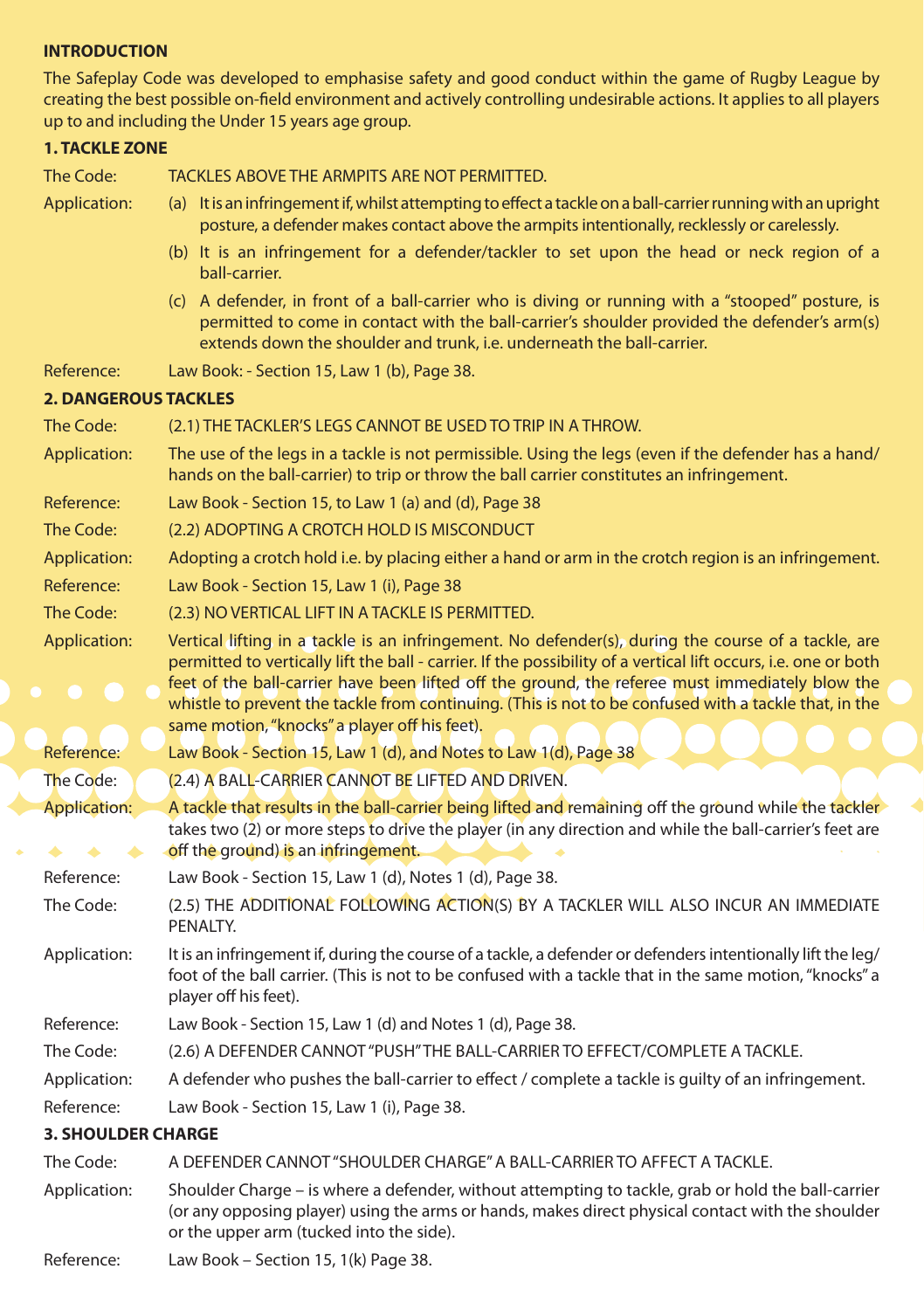#### **4. VICIOUS PALM**

The Code: THE BALL-CARRIER CANNOT "THRUST" OUT AN ARM TO CONTACT THE DEFENDER ABOVE THE SHOULDER. Application: It is an infringement for the ball-carrier to violently punch, thrust out an arm or use an outstretched stiff arm so as to make contact with the hand or fist to the defending player's head, neck or face. (This section does not state that a player cannot legitimately 'palm' the head, neck or face). Reference: Law Book - Section 15, Law 1 (a), Page 38.

# **5. SLINGING**

The Code: THE USE OF THE BALL-CARRIER'S ARM, OR JERSEY TO SLING OR SWING A PLAYER IS PROHIBITED.

Application: A defender who uses the arm or jersey of the ball-carrier to sling or swing the player in a tackle commits an infringement.

Reference: Law Book - Section 11, Notes 1 (a). Page 23.

#### **6. SANDBAGGING (FLOPPING)**

The Code: A DEFENDER CANNOT DROP OR FALL ON A PRONE PLAYER.

Application: It is an infringement for a defender to drop, dive or fall on a player in possession of the ball who is prone or stationary on the ground and not attempting to play-on. (A simple hand-on completes the tackle).

Reference: Law Book - Section 15, Law 1 (i), Page 38.

#### **7. SURRENDER (IN THE TACKLE)**

- The Code: THE BALL-CARRIER MAY SURRENDER IN THE TACKLE. WHEN SMALL AND/OR INEXPERIENCED PLAYERS ARE INVOLVED IN A "SURRENDER", DEFENDERS MUST NOT COMPLETE THE TACKLE.
- Application: This rule is designed to protect beginners and small players by minimising risk and eliminating excessively robust play. The referee, NOT the player, calls 'held'. Players who are at an obvious disadvantage because of low levels of experience, are of small stature or show a lack of skill are to be protected when in possession of the ball and being tackled. A halt to play is to be called (BY THE REFEREE) when these players submit to the tackle or are held, subdued or their progress is halted by bigger or more experienced players. Failure by a tackler to respond to the referee's call is an infringement.

Reference: Law Book - Section II, Law 2 (c), Page 23, Note 2 (c), Page 24.

#### **8. VERBAL ABUSE / FOUL LANGUAGE**

The Code: IT IS AN INFRINGEMENT TO USE THREATENING OR OFFENSIVE LANGUAGE.

Application: Verbal abuse, obscene language and sledging, including comments or words that threaten or denigrate an opponent, referee or supporter is an infringement.

Reference: Law Book - Section 15, Law 1 (f), Page 38.

**9. SCRUMS**

The Code: PUSHING OR PULLING IN, OR ROTATING A SCRUM IS NOT PERMITTED.

Application: All scrums are to be de-powered. Scrums will form as per the following instruction: FORM, ENGAGE & HOLD. A team that deliberately pushes or pulls in, or rotates a scrum is guilty of an infringement. Once the ball has been fed into the scrum, only the hookers may strike for the ball. Second row players can lift a foot to rake the ball out of the scrum, but cannot step forward over the ball to cause the ball to come out of the scrum.

Reference: Law Book - Section 12, Law 4, Page 30

It should be noted that every penalty under the Safeplay Code should be accompanied by a caution and instruction to the player responsible for the infringement.